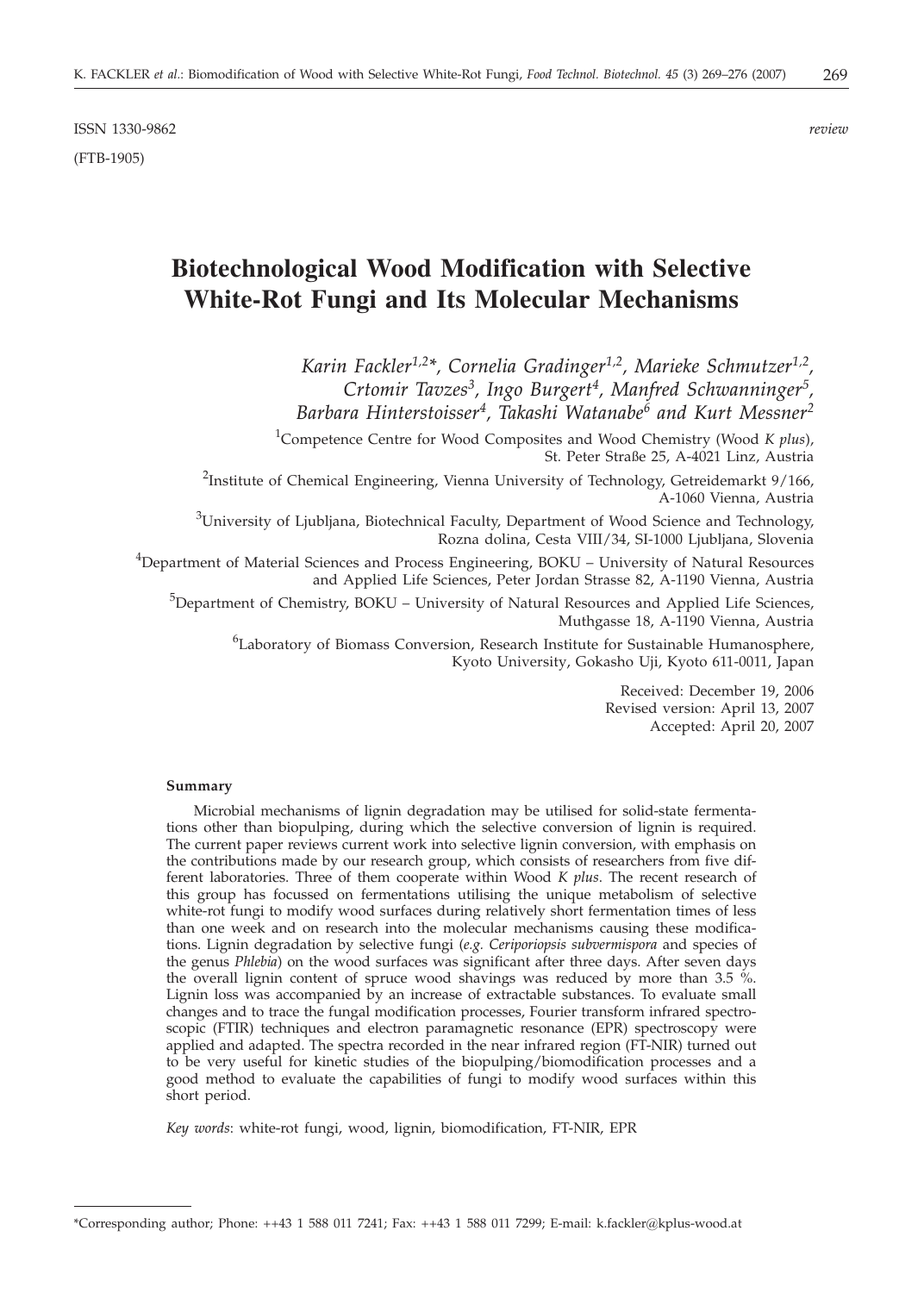#### **Introduction**

Natural processes that occur during fungal biodegradation of wood may be utilised for industrial purposes and have a great potential for the cellulose-producing and wood processing industries. As the value of wood and other renewable lignocellulosic materials is steadily increasing, fermentations with selective white-rot fungi have great potential for the production of biofuels or cellulose-enriched forage for ruminants (*1*). Fermentations with selective white-rot fungi would serve as a delignifying pretreatment to expose the polysaccharides to a subsequent hydrolytic digestion and would improve the efficiency of biogas or bioethanol fermentation with bacteria or yeasts (*2,3*). Besides fermentations of woody substrates using fungi, which degrade or modify the different wood components (cellulose, hemicelluloses and lignin), isolated oxidative enzymes from the same origin may become valuable tools for more specific and targeted chemical reactions in fibre bleaching and fibre modification and have been tested for possible applications in the pulp and paper industries (*4–6*).

In the research of our group, we have focused on selective white-rot fungi, which have been proven in extensive screening programs to be the most appropriate organisms for biopulping fermentations (*7–9*). Contrary to simultaneous white-rot fungi, which degrade all major wood constituents at similar rates and lead to an erosion of the secondary wood cell walls, selective white-rot fungi degrade only lignin and, in later stages, hemicelluloses. A cellulose-enriched fibrous material with intact cellular structures remains (*10*). Although the mechanisms of wood degradation by white-rot fungi have been extensively researched, the molecular level of lignin oxidation and degradation has not been understood in detail so far. It is generally accepted that, due to size exclusion reasons, it is not the lignin-modifying enzymes excreted by the white-rot fungi (lignin peroxidase, manganese peroxidase (MnP), versatile peroxidase, and laccase) that degrade the aromatic hetero-copolymer in sound wood (*11–13*), but rather that highly oxidative low-molecular-mass compounds lead to wood decay (*14,15*). It has been proposed by several authors that MnP, which is excreted by most of the white-rot fungi, plays the key role in generating these radical species from unsaturated fatty acids; these radical species, called reactive oxygen species, in turn oxidise the lignin (*16,17*).

#### **Mechanisms of Fungal Wood Degradation**

## *Mechanisms of lignin degradation by selective white-rot fungi*

Lignin-degrading basidiomycetes excrete a comprehensive and unique set of oxidative enzymes (*18*) such as laccases, and various peroxidases that are able to oxidise or degrade lignin *in vitro*, as well as oxidases, which may provide hydrogen peroxide to the peroxidases (*19*). Of the numerous pathways suggested, the peroxidation of unsaturated lipids (*17*) is the one which is most widely accepted as the lignin depolymerisation mechanism of white-rot fungi:  $Mn^{2+}$ , when it is chelated by the white-rot metabolite oxalic acid, is oxidised by manganese peroxidase and  $H<sub>2</sub>O$  to  $Mn<sup>3+</sup>$  (20), which is able to abstract hydrogen from unsaturated lipids to form acyl radicals (*16*). These initial radicals then propagate lipid peroxidation and the formation of peroxyl radicals. Hammel *et al.* (*14*) proposed that, contrary to the unselective hydroxyl radicals, peroxyl radicals abstract electrons only from activated carbons leading to lignin oxidation in preference to cellulose degradation.

# *Oxidative degradation of polysaccharides by wood rotting basidiomycetes and possible inhibition mechanisms used by selective white-rot fungi*

Despite their close phylogenetic relationship (most wood rotting basidiomycetes belong to the Aphyllophorales), brown-rot fungi lack the oxidative enzymes (laccase and peroxidase activities) of white-rot fungi and are supposed to use a catechol- or hydroquinone-driven Fenton reaction to degrade the wood polysaccharides selectively and to modify the lignin (*21–23*). However, hydroxyl radicals were found not only in cultures of brown-rot fungi (*24*), but also in cultures of white-rot fungi (*25*). All prerequisites for the formation of free hydroxyl radicals *via* a Fenton mechanism, namely oxidases that form H<sub>2</sub>O<sub>2</sub> from oxygen, iron, and iron reducing agents (26), are also present in cultures of selective white-rot fungi, albeit less pronounced than in brown-rot cultures (*27*). The extremely high redox potential of free hydroxyl radicals prevents chemical reactions other than diffusion controlled ones (*28*). As a consequence, they react at the site of their generation, exhibiting similar rate constants with all organic molecules. This mechanism is not consistent with the wood decay pattern caused by selective white-rot fungi.

Lignin biodegradation proceeds *via* a free radical process in the presence of molecular oxygen and transition metals. Reductive radical intermediates such as the semiquinone radical reduce molecular oxygen to produce superoxide, which in turn reduces  $Fe<sup>3+</sup>$  or disproportionates into  $H_2O_2$  and molecular oxygen. Fe<sup>3+</sup> is also directly reduced by lignin-derived phenols such as guaiacol and catechol. Thus, if the wood-decaying systems of selective white-rot fungi did not have systems to inhibit the iron redox reactions, the formation of the hydroxyl radical, which is a cellulolytic oxidant, would be inevitable. This suggests that the selective white-rot fungi possess extracellular systems that attenuate the production of hydroxyl radicals. Watanabe *et al. (29*) reported that selective white-rot fungi excrete metabolites that are able to inhibit the Fenton reaction (Fig. 1). They isolated alkylitaconic acids (ceriporic acids) in wood cultures of *Ceriporiopsis subvermispora* and demonstrated that the metabolites suppressed production of hydroxyl radicals by the Fenton reaction even in the presence of reductants for Fe3+ (*29–32*). Moreover, the metabolites inhibited cellulose depolymerization by the Fenton system at the physiological pH of the fungus (*33*). Gutiérrez *et al.* (*30*) found the same compounds by GC-MS analysis of crude extracts from eucalyptus wood decayed by *C. subvermispora*, *Phlebia radiata, Pleurotus pulmonarius,* and *Bjerkandera adusta*. These metabolites are excreted by *C. subvermispora* in the mg/g scale but the production by other fungi is very low.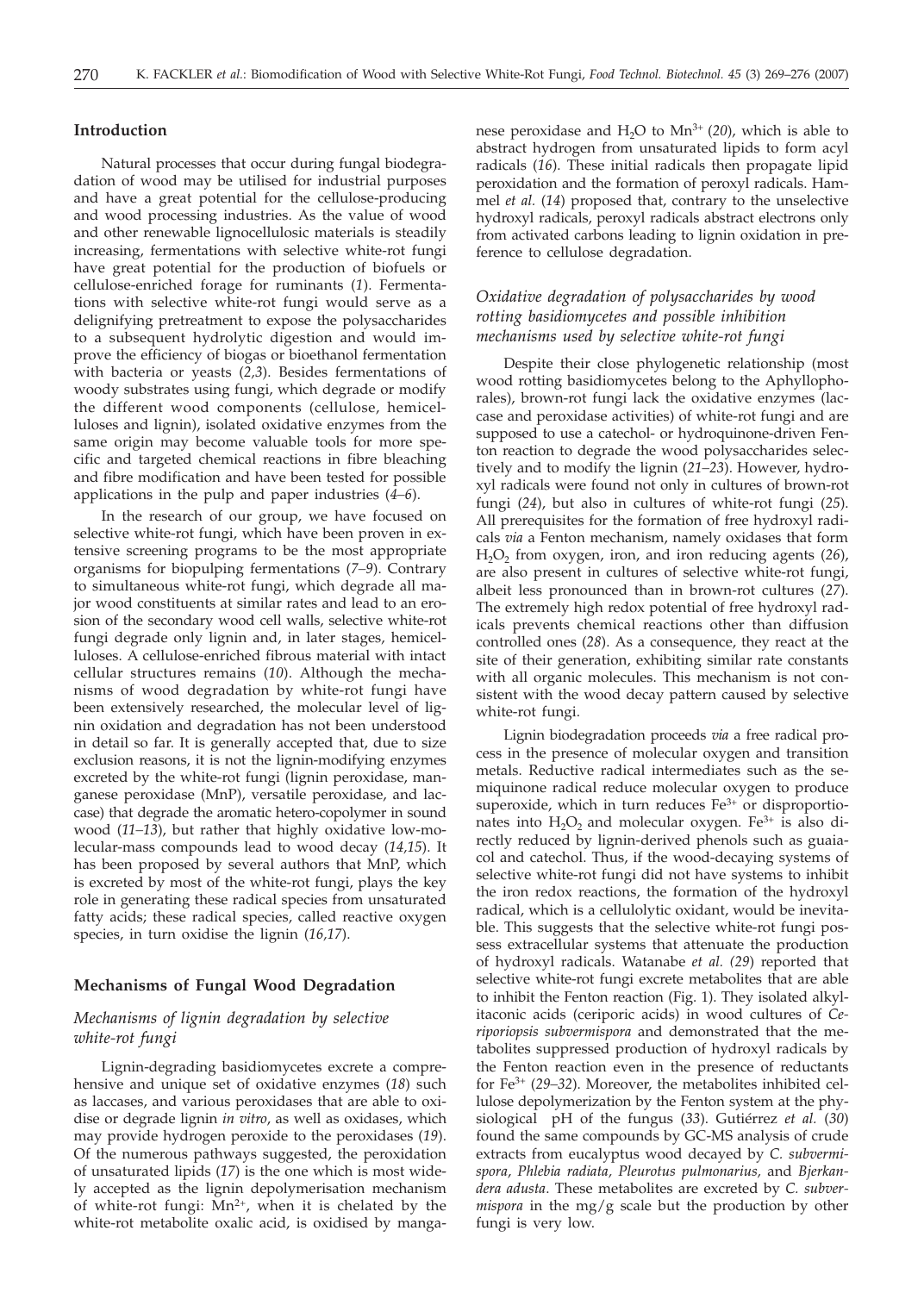

**Fig. 1.** Proposed mechanism for the inhibition of cellulose degradation during selective lignin oxidation by *C. subvermispora*

An alternative pathway of producing Fenton's reagent  $Fe<sup>2+</sup>$  in wood-degrading fungal cultures is the reduction of Fe3+ by cellobiose dehydrogenase (*34*). Interestingly, *C. subvermispora* is not reported to excrete cellobiose dehydrogenase activity, and the selective *Phlebia* strains produce only low levels in solid-state fermentations (*35,36*).

# **FT-IR Techniques to Determine Changes of Wood During Fungal Decay**

Fourier transform near infrared spectroscopic (FT- -NIR) methods were able to serve as good tools to monitor the small changes in wood chemistry that occur after short biotreatment with wood rotting basidiomycetes, including brown-rot, selective white-rot and simultaneous white-rot fungi, and to predict the lignin content of wood meals and surfaces of solid wood samples (*37–39*). NIR radiation is located between the visible and the mid infrared region (MIR) of the electromagnetic spectrum. Absorbance bands in this spectral region are derived from overtones and combinations of molecular vibrations, which have their fundamental vibrations in the mid infrared region. One of the characteristics of NIR spectra is their relatively unstructured shape caused by highly overlapping bands, at least when compared to MIR spectra. This inconvenience can be overcome by the use of chemometric methods such as principal component analysis (PCA) or partial least squares regression (PLSR). To accentuate the spectral differences, which are hardly visible with the naked eye in the log reflectance (log 1/R) spectra, NIR spectra in this paper are plotted

in the second derivative mode. When compared to MIR absorptions, NIR signals are weak. Thus reflectance spectra can be recorded directly from wood surfaces with, for example, fibre optic probes and serve as alternatives to the attenuated total reflectance (ATR) and diffuse reflectance (DRIFT) techniques, which are recorded in the mid infrared region.

#### *Delignification of wood surfaces and wood shavings*

With NIR, fungal lignin degradation could be monitored on the surface of spruce wood blocks or veneers that had been treated with *C. subvermispora*. Delignification of the surface (0.5–1.0 % decrease) was significant already after three days. Lower lignin contents are reflected in a lower amplitude minimum of the second derivative of the NIR spectrum near 5980 cm–1 (*40*). The depth of the fungal wood modification was between 0.6 and 0.8 mm (Fig. 2). The same method was used to assess the modification of wood with several white- and brown-rot fungi, and to follow the kinetics of white-rot degradation of spruce wood shavings. Small differences in lignin content between consecutive cultivation days were found with this method (*39*).

#### *Changes in the water adsorption behaviour of white-rot treated spruce shavings*

Hunt *et al*. (*41*) found that, apart from the degradation of lignin, acid groups are introduced into the fibres during biopulping. The acid groups are derived from oxalic acid esters and it was concluded by the authors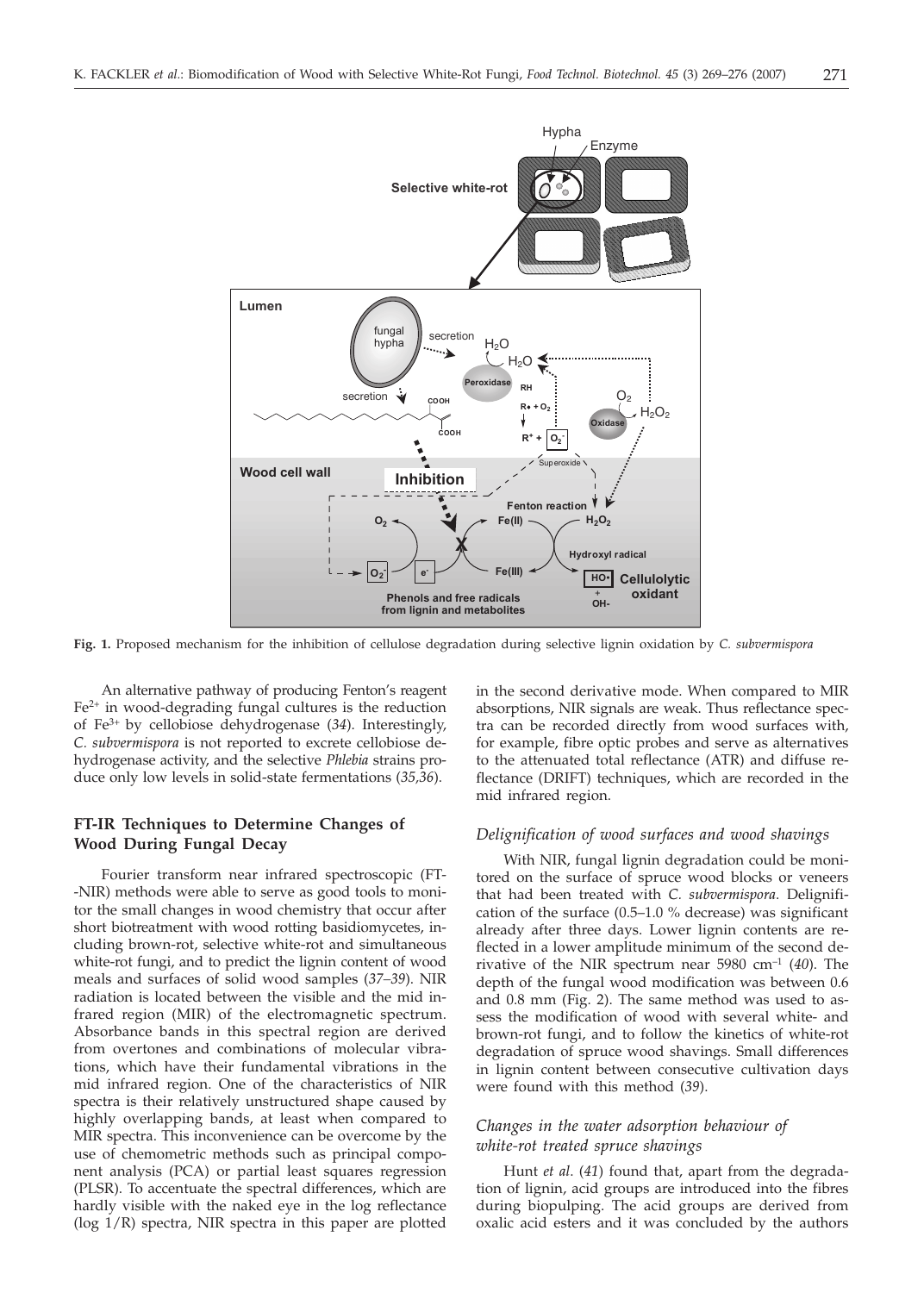

**Fig. 2.** Second derivative of the NIR spectrum of a spruce wood surface exposed to *C. subvermispora* for three days. The depth of the fungal wood modification does not exceed 800 µm

that these functionalities on cellulose are decisive for the softening of the fibre matrix. This means that the biotreatment leads to energy saving and improved paper quality. Furthermore, they found an increase of the fibre saturation point of fungus-treated wood. An earlier reference reported swelling of the wood cell wall caused by the lytic system of selective white-rot fungi (*13*). During our own studies, we found that two strains of *C. subvermispora* change the sorption behaviour of water to wood. Although milled samples had been dried for several weeks at 50 °C, an NIR band derived from interactions between cellulose and water (near  $5550 \text{ cm}^{-1}$ ) never regained the intensity of the band of native dried wood (*40*). Fig. 3 indicates that these interactions be-



**Fig. 3.** Second derivative of the NIR reflectance spectrum of spruce wood meal, showing the band that indicates the changing water to cellulose interactions after two weeks of biotreatment with three strains of *C. subvermispora*: CBS 347.42 – solid line, FPL 90.031 – dotted line, FPL 105.752 – dashed line, untreated spruce – dash-dotted line

tween water and cellulose hydroxyl groups are changed during selective white-rot. However, further research is required to investigate if there is a connection between the findings of Hunt *et al.* (*41*) and the NIR signal derived from adsorbed water found in our studies.

#### **Stable Radicals and Colour Changes on White-Rot Treated Wood**

#### *Formation of free radicals on wood*

The awareness that lignin is oxidatively degraded *via* free radical intermediates dates from the 1980s (*42*). Contrary to lignin degradation, the formation of free radicals can be achieved by isolated fungal phenoloxidases (laccases or peroxidases) on wood fibres (*4,43*). The radicals are immobilised on the lignocellulosic matrix and thus have a relatively long life-time of days to weeks when compared to chemically similar but dissolved radicals, because radical-radical coupling is prevented by their restricted mobility. However, when fibres or wood surfaces are brought into close contact as, for example, when they are pressed to fibre boards, radical coupling between the fibres occurs, and strength properties of the boards increase (*43*). We followed the formation of the same radical species after fungal incubation using electron paramagnetic resonance (EPR) spectroscopy and found that the time course of the relative intensities of the signal was consistent with the growth of the fungus on wood, with the excretion of ligninolytic and hemicellulytic activites and with the decrease of the lignin content (Fig. 4).



**Fig. 4.** Excretion of ligninolytic and hemicellulolytic (xylanase + mannanase) enzyme activities compared to the relative intensity of free radicals during biotreatment with *C. subvermispora*

#### *Colour changes of short-time-treated wood*

The formation of free phenoxy radicals and the consequent formation of quinoid structures leads to chemical changes that are reflected in the visible reflectance spectra of the wood surfaces. Fig. 5 shows the colour changes of *C. subvermispora*-treated spruce wood samples during the first ten days of biotreatment plotted as coordinate values of the *L\*a\*b\** colour space, where *L\** represents the lightness of a colour, *a\** represents its redness (positive values), and *b\** represents its yellowness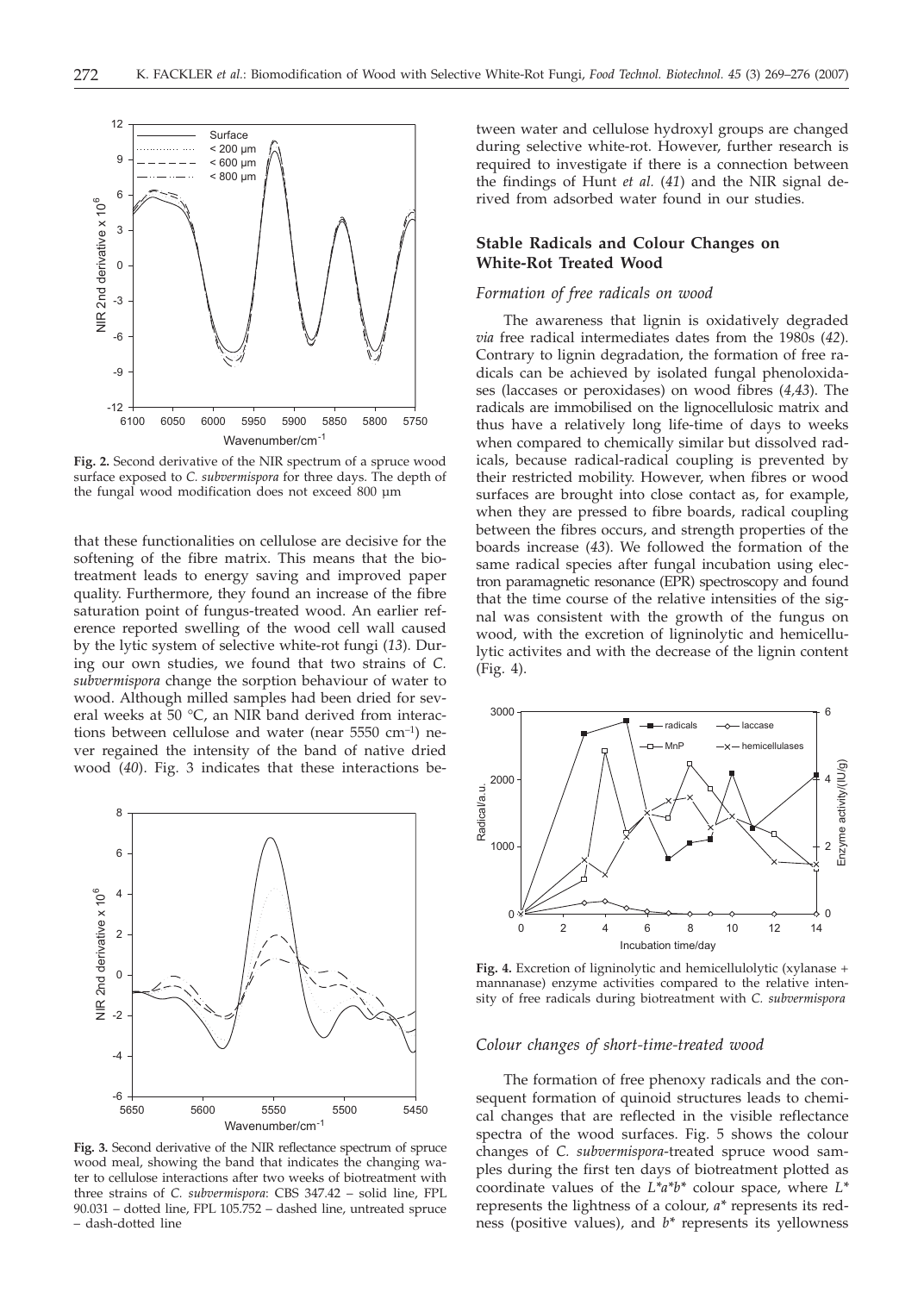

**Fig. 5.** Changes of the visible reflectance spectrum during biotreatment with *C. subvermispora* expressed as coordinate values of the *L\*a\*b\** colour space

(positive values). The fungus significantly reduces the lightness, and increases the redness and yellowness of the wood surface. Differences are significant after three days; the colour change is completed after five days. Similar reduction of the lightness but lower increase of the redness and yellowness were observed when wood surfaces had been biotreated for ten days with *Phanerochaete chrysosporium* or *Trametes versicolor* (not shown). The colour change is attributed to the formation of free lignin radicals and their decay products (*44*).

## **Delignification and the Formation of Extractable Wood Components Go Hand-in-Hand**

Lignin degradation in incipient stages of colonisation with *C. subvermispora* was found to be initiated by  $\alpha$ – $\beta$  cleavage of the lignin, leading to a depolymerisation of the lignin macromolecule (*45*). Although a set of

hemicellulolytic activities was found in the fungal cultures, the degradation of the wood polyoses was not significant in this early stage since the presence of lignin meant that hemicelluloses were not accessible to the enzymes (*46*). In the first three weeks of white-rot delignification, the mass loss of the decaying wood was low or even negligible (*47*). However, lignin loss of spruce wood during the same time determined by wet laboratory methods and by FT-NIR spectroscopy exceeded 7 % after two weeks (*39,40*), indicating that only a small part of the modified lignin had been mineralised. During the short time treatments with different white-rot species, we found that soluble components were formed during biotreatment and that their amount was correlated to the decrease of the total lignin content (Fig. 6). These findings suggest that lignin depolymerisation (*45*) and solubilisation precede lignin mineralisation.

# **Fungal Wood Surface Modification Improves the Binding Properties with Aminoplastic Resins**

The whole set of white-rot modifications, namely the reduction of the lignin content and its oxidative modification and thus the exposure of wood polysaccharides on the wood surface, as well as the formation of long- -lived free radicals, and the increase of the fibre saturation point, are expected to lead to a higher affinity of the wood surfaces to aminoplastic resins. When two small areas of 4 cm² of white-rot modified spruce veneer strips were glued together with resin and exposed to a shearing force in a small scale assay, the shearing force that could be applied was higher when the spruce wood surfaces had been biomodified with the selective white-rot fungi *C. subvermispora* (+17 %)*, Phlebia tremellosa* (+21 %), *P. radiata* (+16 %) or *Dichomitus squalens* (+20 %) (Fig. 7). Scanning electron microscopy (SEM) of the surface areas exposed to the shearing force revealed that in the sample biomodified with *C. subvermispora* breaking of the wood cells occurred (Fig. 8A), unlike in the control, where the



**Fig. 6.** Gain of total extractives *vs*. loss of lignin after a ten-day treatment with selective white-rot fungi



**Fig. 7.** Shear strength of white-rot modified spruce veneer strips (*C. subvermispora, P. tremellosa, P. radiata, D. squalens*) glued together with urea-formaldehyde resin compared to untreated and sterilised control strips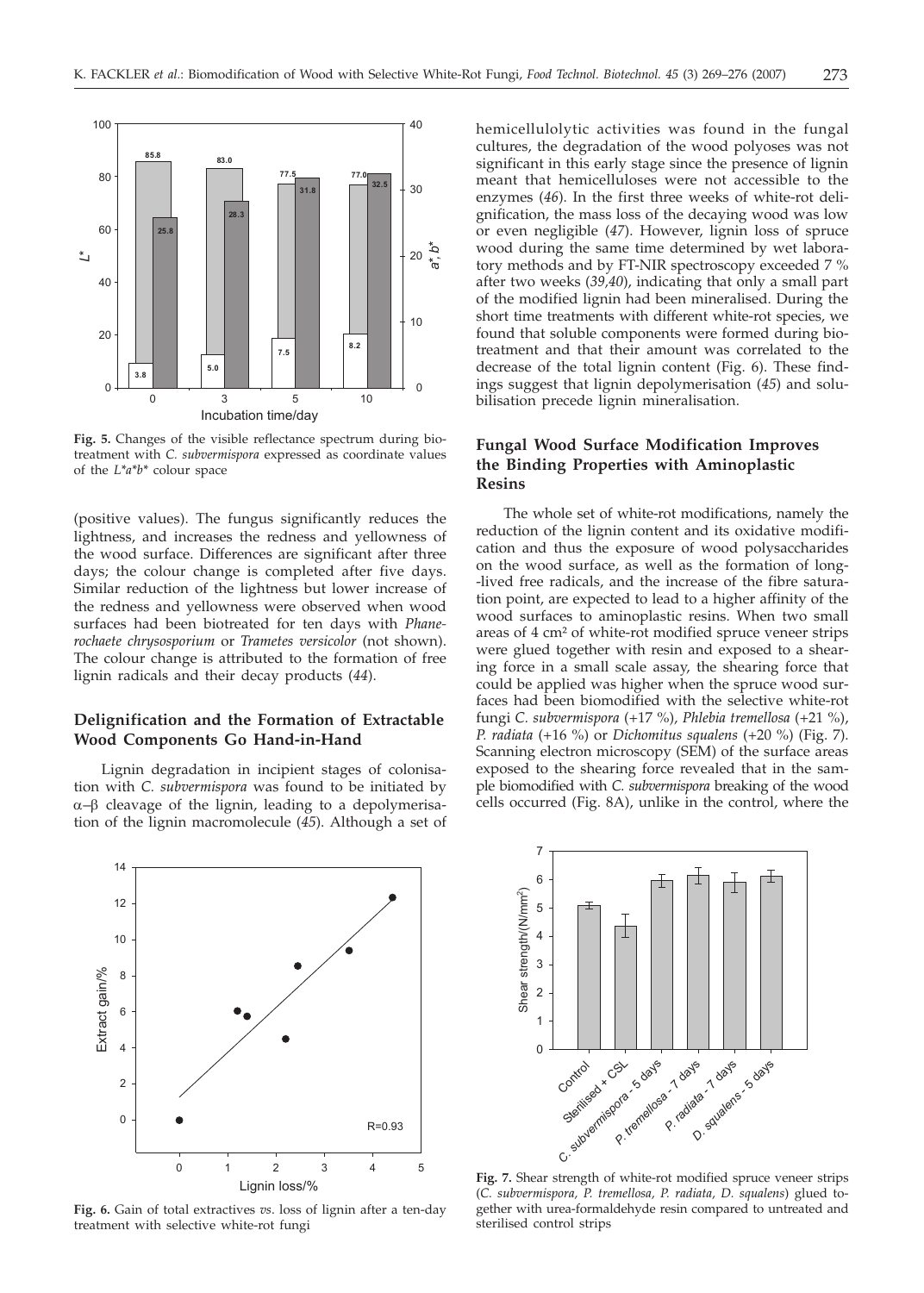glue line failed during the mechanical strain (Fig. 8B). Both findings, namely that the shearing strength increases and that breaking does not occur anymore at the glue line but in adjacent wood cell layers, indicate the enhanced interaction between wood surfaces and glue.





**Fig. 8.** SEM images of spruce veneer surfaces after exposition to a small scale shearing test: A – *C. subvermispora* modified surface, B – non-treated surface

#### **Overall Evaluation**

The molecular mechanisms of selective white-rot fungi offer a series of applications in the field of biotechnology of renewable resources. We focussed on short- -term biomodification of wood surfaces to generate a modified raw material for the wood processing industries. During the first week of cultivation with selective white-rot fungi, remarkable changes occur in the wood structure, particularly on the surface. After three days, the colour of the pale spruce surface becomes darker and browner. At the same time, the excretion of ligninolytic and hemicellulolytic enzymes starts and stable radicals are formed in wood (*47*). Delignification of the wood surface becomes significant, and cellulose-water interactions change (*40*). After one week, the total lignin content of spruce wood shavings is reduced significantly by 3.5 % points (*39*), and extractable components are formed at a rate correlated with that of the delignification. Depolymerisation of the wood polysaccharides is not significant in this early cultivation stage (*45*). Hemicelluloly-

tic enzymes (xylanase and mannanase) that are excreted in this early phase are not able to access their substrate. The formation of non-selective oxidative low molecular mass agents, such as free hydroxyl radicals generated in transition metal catalysed reactions may be inhibited by the redox silencing effects of alkylitaconic acids excreted by *C. subvermispora* (*29,33*). The whole set of modifications found on spruce wood surfaces treated for five days with *C. subvermispora* or *P. tremellosa* improved the binding capacities to aminoplastic resins, as was demonstrated in laboratory scale shearing tests, and it expands the spectrum of possible industrial applications of these fungi.

#### *Acknowledgements*

The authors thank Marjeta Sentjurc from the Institut »Jozef Stefan«, Ljubljana, Slovenia for her help and discussion of the EPR results.

#### **References**

- *1.* D.E. Akin, A. Sethuraman, W.H. Morrison III, S.A. Martin, K.E.L. Eriksson, Microbial delignification with white-rot fungi improves forage digestibility, *Appl. Environ. Microbiol. 59* (1993) 4274–4282.
- *2.* R. Amirta, T. Tanabe, T. Watanabe, Y. Honda, M. Kuwahara, T. Watanabe, Methane fermentation of Japanese cedar wood pretreated with a white-rot fungus, *Ceriporiopsis subvermispora*, *J. Biotechnol. 123* (2006) 71–77.
- *3.* H. Itoh, M. Wada, Y. Honda, M. Kuwahara, T. Watanabe, Bioorganosolve pretreatments for simultaneous saccharification and fermentation of beech wood by ethanolysis and white-rot fungi, *J. Biotechnol. 103* (2003) 273–280.
- *4.* S. Gronqvist, J. Buchert, K. Rantanen, L. Viikari, A. Suurnakki, Activity of laccase on unbleached and bleached thermomechanical pulp, *Enzyme Microb. Technol. 32* (2003) 439– 445.
- *5.* R. Bourbonnais, M.G. Paice, Enzymic delignification of kraft pulp using laccase and a mediator, *Tappi J. 79* (1996) 199– 204.
- *6.* H.P. Call, I. Mücke, History, overview and applications of mediated lignolytic systems, especially laccase-mediator- -systems (Lignozym®-process), *J. Biotechnol. 53* (1997) 163– 202.
- *7.* L. Otjen, R.A. Blanchette, G.F. Leatham, Lignin distribution in wood delignified by white-rot fungi – X-ray-microanalysis of decayed wood treated with bromine, *Holzforschung, 42* (1988) 281–288.
- *8.* M. Akhtar, R.A. Blanchette, T.K. Kirk: Fungal Delignification and Biomechanical Pulping of Wood. In: *Advances in Biochemical Engineering/Biotechnology*, T. Scheper (Ed.), Springer, Heidelberg, Germany (1997) pp. 160–195.
- *9.* T.K. Hakala, P. Maijala, J. Konn, A. Hatakka, Evaluation of novel wood-rotting polypores and corticioid fungi for the decay and biopulping of Norway spruce (*Picea abies*) wood, *Enzyme Microb. Technol. 34* (2004) 255–263.
- *10.* G. Daniel: Microview of Wood Under Degradation by Bacteria and Fungi. In: *Wood Deterioration and Degradation Advances in Our Changing World*, B. Goodell, D.D. Nicholas, T.P. Schultz (Eds.), American Chemical Society, New York, USA (2003) pp. 34–72.
- *11.* G. Daniel, T. Nilsson, B. Pettersson, Intra- and extracellular localization of lignin peroxidase during the degradation of solid wood and wood fragments by *Phanerochaete chrysosporium* by using transmission electron microscopy and immuno-gold labeling, *Appl. Environ. Microbiol. 55* (1989) 871–881.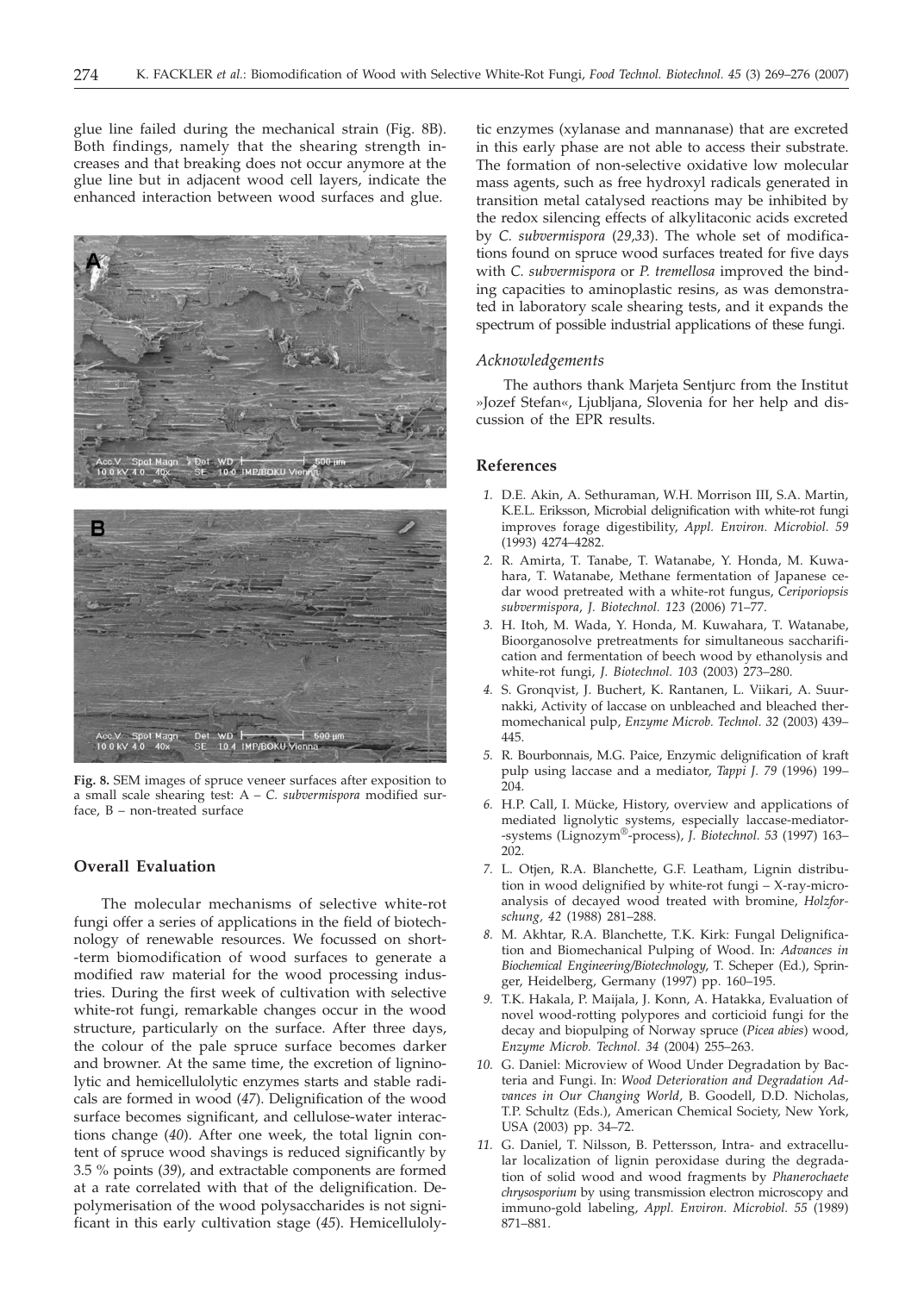- *12.* E. Srebotnik, K. Messner, R. Foisner, Penetrability of white- -rot-degraded pine wood by the lignin peroxidase of *Phanerochaete chrysosporium*, *Appl. Environ. Microbiol. 54* (1988) 2608–2614.
- *13.* R.A. Blanchette, E.W. Krueger, J.E. Haight, M. Akhtar, D.E. Akin, Cell wall alterations in loblolly pine wood decayed by the white-rot fungus, *Ceriporiopsis subvermispora*, *J. Biotechnol. 53* (1997) 203–213.
- *14.* K.E. Hammel, A.N. Kapich, K.A. Jensen, Z.C. Ryan, Reactive oxygen species as agents of wood decay by fungi, *Enzyme Microb. Technol. 30* (2002) 445–453.
- *15.* K. Messner, K. Fackler, P. Lamaipis, W. Gindl, E. Srebotnik, T. Watanabe: Overview of White-Rot Research: Where We Are Today. In: *Wood Deterioration and Degradation Advances in Our Changing World*, B. Goodell, D.D. Nicholas, T.P. Schultz (Eds.), American Chemical Society, New York, USA (2003) pp. 73–96.
- *16.* T. Watanabe, S. Katayama, M. Enoki, Y.H. Honda, M. Kuwahara, Formation of acyl radical in lipid peroxidation of linoleic acid by manganese-dependent peroxidase from *Ceriporiopsis subvermispora* and *Bjerkandera adusta*, *Eur. J. Biochem. 267* (2000) 4222–4231.
- *17.* A.N. Kapich, K.A. Jensen, K.E. Hammel, Peroxyl radicals are potential agents of lignin biodegradation, *FEBS Lett. 461* (1999) 115–119.
- *18.* A. Hatakka, Lignin-modifying enzymes from selected white- -rot fungi – Production and role in lignin degradation, *FEMS Microbiol. Rev. 13* (1994) 125–135.
- *19.* P.J. Kersten, Glyoxal oxidase of *Phanerochaete chrysosporium*: Its characterization and activation by lignin peroxidase, *Proc. Natl. Acad. Sci. USA, 87* (1990) 2936–2940.
- *20.* H. Wariishi, K. Valli, M.H. Gold, Manganese(II) oxidation by manganese peroxidase from the basidiomycete *Phanerochaete chrysosporium*. Kinetic mechanism and role of chelators, *J. Biol. Chem. 267* (1992) 23688–23695.
- *21.* Z. Kerem, K.A. Jensen, K.E. Hammel, Biodegradative mechanism of the brown rot basidiomycete *Gloeophyllum trabeum*: Evidence for an extracellular hydroquinone-driven Fenton reaction, *FEBS Lett. 446* (1999) 49–54.
- *22.* B. Goodell, Y. Qian, J. Jellison, M. Richard, W. Qi: Lignocellulose Oxidation by Low Molecular Weight Metal-Binding Compounds Isolated from Wood Degrading Fungi: A Comparison of Brown Rot and White-Rot Systems and the Potential Application of Chelator-Mediated Fenton Reactions. In: *Biotechnology in the Pulp and Paper Industry*, L. Viikari, R. Lantto (Eds.), Elsevier, Amsterdam, The Netherlands (2001) pp. 37–48.
- *23.* B. Goodell: Brown-Rot Fungal Degradation of Wood: Our Evolving View. In: *Wood Deterioration and Degradation Advances in Our Changing World*, B. Goodell, D.D. Nicholas, T.P. Schultz (Eds.), American Chemical Society, New York, USA (2003) pp. 97–118.
- *24.* S. Backa, J. Gierer, T. Reitberger, T. Nilsson, Hydroxyl radical activity in brown-rot fungi studied by a new chemiluminescence method, *Holzforschung, 46* (1992) 61–67.
- *25.* S. Backa, J. Gierer, T. Reitberger, T. Nilsson, Hydroxyl radical activity associated with the growth of white-rot fungi, *Holzforschung, 47* (1993) 181–187.
- *26.* A. Aguiar, P.B. de Souza-Cruz, A. Ferraz, Oxalic acid, Fe3+-reduction activity and oxidative enzymes detected in culture extracts recovered from *Pinus taeda* wood chips biotreated by *Ceriporiopsis subvermispora*, *Enzyme Microb. Technol. 38* (2006) 873–878.
- *27.* B. Goodell, G. Daniel, J. Jellison, Y. Qian, Iron-reducing capacity of low-molecular-weight compounds produced in wood by fungi, *Holzforschung, 60* (2006) 630–636.
- *28.* B. Halliwell, J.M.C. Gutteridge: *Free Radicals in Biology and Medicine*, Oxford University Press, Oxford, UK (1999).
- *29.* T. Watanabe, H. Teranishi, Y. Honda, M. Kuwahara, A selective lignin-degrading fungus, *Ceriporiopsis subvermispora*, produces alkylitaconates that inhibit the production of a cellulolytic active oxygen species, hydroxyl radical in the presence of iron and H<sub>2</sub>O<sub>2</sub>, *Biochem. Biophys. Res. Commun. 297* (2002) 918–923.
- *30.* A. Gutiérrez, J.C. del Río, M.J. Martínez-Íñigo, M.J. Martínez, A.T. Martínez, Production of new unsaturated lipids during wood decay by ligninolytic basidiomycetes, *Appl. Environ. Microbiol. 68* (2002) 1344–1350.
- *31.* R. Amirta, K. Fujimori, N. Shirai, Y. Honda, T. Watanabe, Ceriporic acid C, a hexadecenylitaconate produced by a lignin-degrading fungus, *Ceriporiopsis subvermispora*, *Chem. Phys. Lipids, 126* (2003) 121–131.
- *32.* M. Enoki, Y. Honda, T. Watanabe, M. Kuwahara, A novel dicarboxylic acid produced by white-rot fungus *Ceriporiopsis subvermispora*, *Proceedings of the 44th Lignin Symposium*, Gifu, Japan (1999) pp. 69–72.
- *33.* N. Rahmawati, Y. Ohashi, T. Watanabe, Y. Honda, T. Watanabe, Ceriporic acid B, an extracellular metabolite of *Ceriporiopsis subvermispora*, suppresses the depolymerization of cellulose by the Fenton reaction, *Biomacromolecules, 6* (2005) 2851–2856.
- *34.* P.M. Wood, Pathways for production of Fentons's reagent by wood-rotting fungi, *FEMS Microbiol. Rev. 13* (1994) 313– 320.
- *35.* P. Ander, K.E. Eriksson, Selective degradation of wood components by white-rot fungi, *Physiol. Plant. 41* (1977) 239– 248.
- *36.* G. Henriksson, G. Johansson, G. Pettersson, A critical review of cellobiose dehydrogenases, *J. Biotechnol. 78* (2000) 93–113.
- *37.* K. Fackler, M. Schwanninger, C. Gradinger, B. Hinterstoisser, K. Messner, Near infrared spectroscopy assay for the biotechnological modification of wood, *Proceedings of the Second European Conference on Wood Modification*, Göttingen, Germany (2005) pp. 346–354.
- *38.* K. Fackler, P. Wulz, D. Schild, M. Schwanninger, B. Hinterstoisser, P. Lamaipis, C. Tavzes, K. Messner, Effect of biopulping on the surface properties of wood, *Proceedings of the 7th European Workshop on Lignocellulosics and Pulp*, Turku, Finland (2002) pp. 289–292.
- *39.* K. Fackler, C. Gradinger, B. Hinterstoisser, K. Messner, M. Schwanninger, Lignin degradation by white-rot fungi on spruce wood shavings during short-time solid-state fermentations monitored by near infrared spectroscopy, *Enzyme Microb. Technol. 39* (2006) 1476–1483.
- *40.* M. Schwanninger, B. Hinterstoisser, C. Gradinger, K. Messner, K. Fackler, Examination of spruce wood biodegraded by *Ceriporiopsis subvermispora* using near and mid infrared spectroscopy, *J. Near Infrared Spectr. 12* (2004) 397–409.
- *41.* C. Hunt, W. Kenealy, E. Horn, C. Houtman, A biopulping mechanism: Creation of acid groups on fiber, *Holzforschung, 58* (2004) 434–439.
- *42.* K.E. Hammel, B. Kalyanaraman, T.K. Kirk, Substrate free radicals are intermediates in ligninase catalysis, *Proc. Natl. Acad. Sci. USA, 83* (1986) 3708–3712.
- *43.* C. Felby, B.R. Nielsen, P.O. Olesen, L.H. Skibsted, Identification and quantification of radical reaction intermediates by electron spin resonance spectrometry of laccase-catalyzed oxidation of wood fibers from beech (*Fagus sylvatica*), *Appl. Microbiol. Biotechnol. 48* (1997) 459–464.
- *44.* S. Barsberg, Modification phenomena of solid-state lignin caused by electron-abstracting oxidative systems, *Arch. Biochem. Biophys. 404* (2002) 62–70.
- *45.* A. Guerra, R. Mendonca, A. Ferraz, F.C. Lu, J. Ralph, Structural characterization of lignin during *Pinus taeda* wood treatment with *Ceriporiopsis subvermispora*, *Appl. Environ. Microbiol. 70* (2004) 4073–4078.